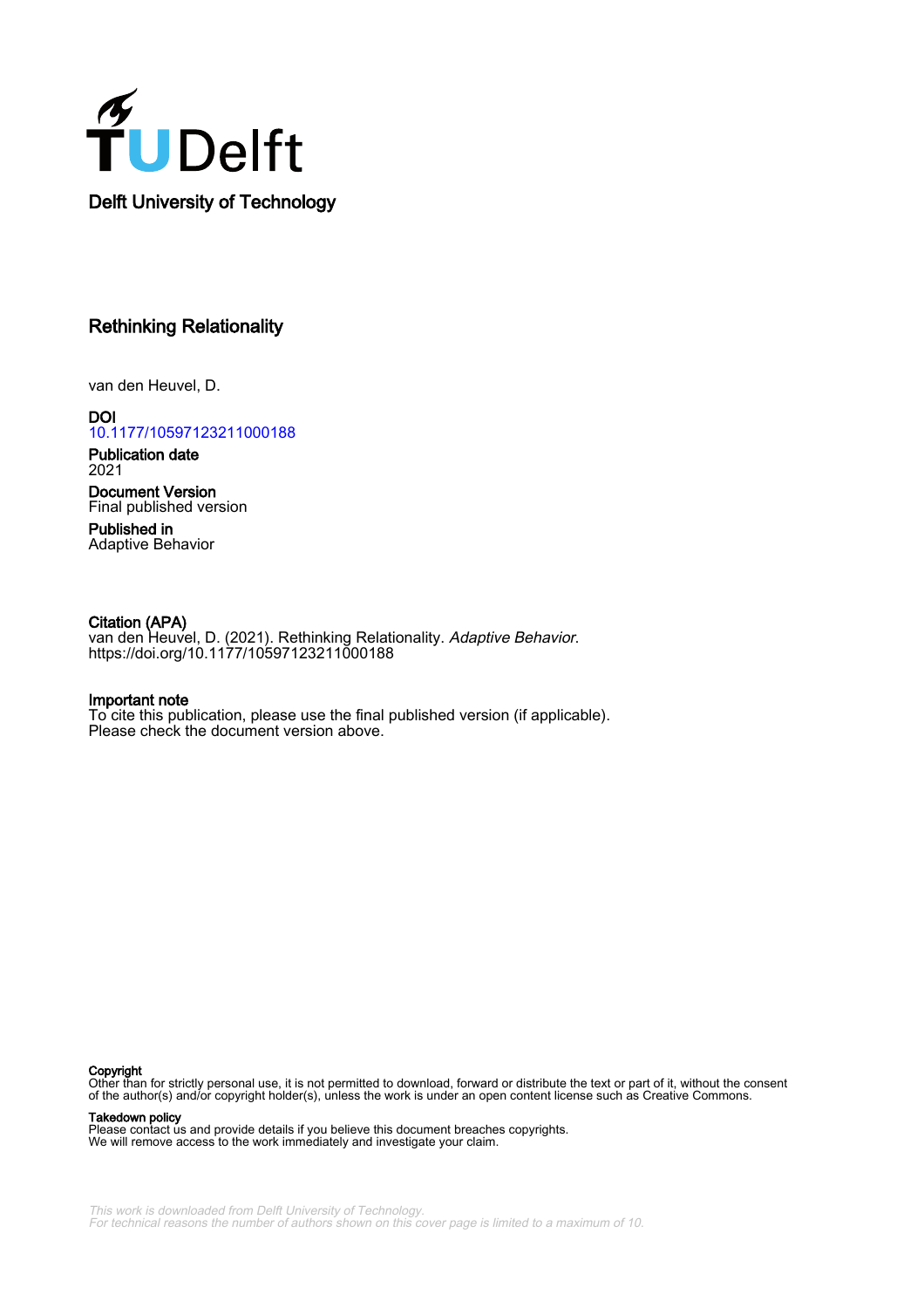# Rethinking relationality

Dirk van den Heuvel

### Abstract

Adaptive Behavio

Adaptive Behavior 1–3

© The Author(s) 2021

Article reuse guidelines: [sagepub.com/journals-permissions](https://uk.sagepub.com/en-gb/journals-permissions) [DOI: 10.1177/10597123211000188](https://doi.org/10.1177/10597123211000188) [journals.sagepub.com/home/adb](https://journals.sagepub.com/home/adb)



The text presents a discussion of possible connections between the ideas of Erik Rietveld and concepts of relationality and materiality in modern architecture, with a special focus on Dutch Structuralism and the New Brutalism.

### Keywords

Architecture, Structuralism, New Brutalism, affect theory

Handling Editor: Julian Kiverstein, Amsterdam University Medical Centres, The Netherlands

From the perspective of someone who has specialised in the vicissitudes of mid-twentieth century modern architecture and urban planning, the statements from Erik's inaugural lecture on the importance of the connection between art and technology provide both happy recognition and some surprising eye-openers. To explain this, I would like to build on the three aspects as defined by Erik to describe the making practices of RAAAF, the special collaboration between him and his brother Ronald and their team: layers of meaning, material playgrounds and socio-material practices.

An overlap with thinking and approaches in modern architecture, especially Dutch Structuralism and the New Brutalism, already became evident, when I invited Erik for the opening lecture of our exhibition 'Habitat: Expanding Architecture' of 2018 at Het Nieuwe Instituut in Rotterdam, which explored early ecological notions in architectural thinking (van den Heuvel et al., 2020). The invitation was out of curiosity to learn more about Erik's work and his ongoing investigations into psychological ecology and environmentalism, and how he elaborated this specific notion of ecology in relation to users, inhabitants, space and architecture.

Big surprise, Erik's explanations of the intriguing projects of RAAAF seemed to seamlessly connect to the discourse of the Forum-group with Jaap Bakema, Aldo van Eyck and Herman Hertzberger, who laid the foundations for Dutch Structuralism in the 1950s and 1960s (Hertzberger, 2015). But the bigger surprise perhaps was not so much that Erik's work seemed to build on historical precedent, but that his conceptualisations of ecological notions, especially the one of affordance and niche, also threw a wholly new light on the historical legacy and recharged it with new meaning and possibility.

### 1

To start with the third and last aspect as highlighted by Erik in his inaugural lecture, the one of socio-material practices and how these can be open to change and unconventional new possibilities. Learning from, among others, the disciplines of anthropology and social geography architects started to realise that architecture is not merely a discipline of externalised form and autonomous principles of ordering, but rather concerns the socio-behavioural relationship between the spatial-material configurations they designed, and the involved future inhabitants. This might seem all too obvious, but it is not. The works of Andrea Palladio, for instance, or Pierre Cuypers are beautiful works of art, but they are also relatively hermetic exercises of formal autonomy and expressions of symbolic systems.

Faculty of Architecture and the Built Environment, TU Delft, Delft, The **Netherlands** 

Corresponding author:

Dirk van den Heuvel, Faculty of Architecture and the Built Environment, TU Delft, Julianalaan 134, 2628 BL Delft, The Netherlands. Email: d.vandenheuvel@tudelft.nl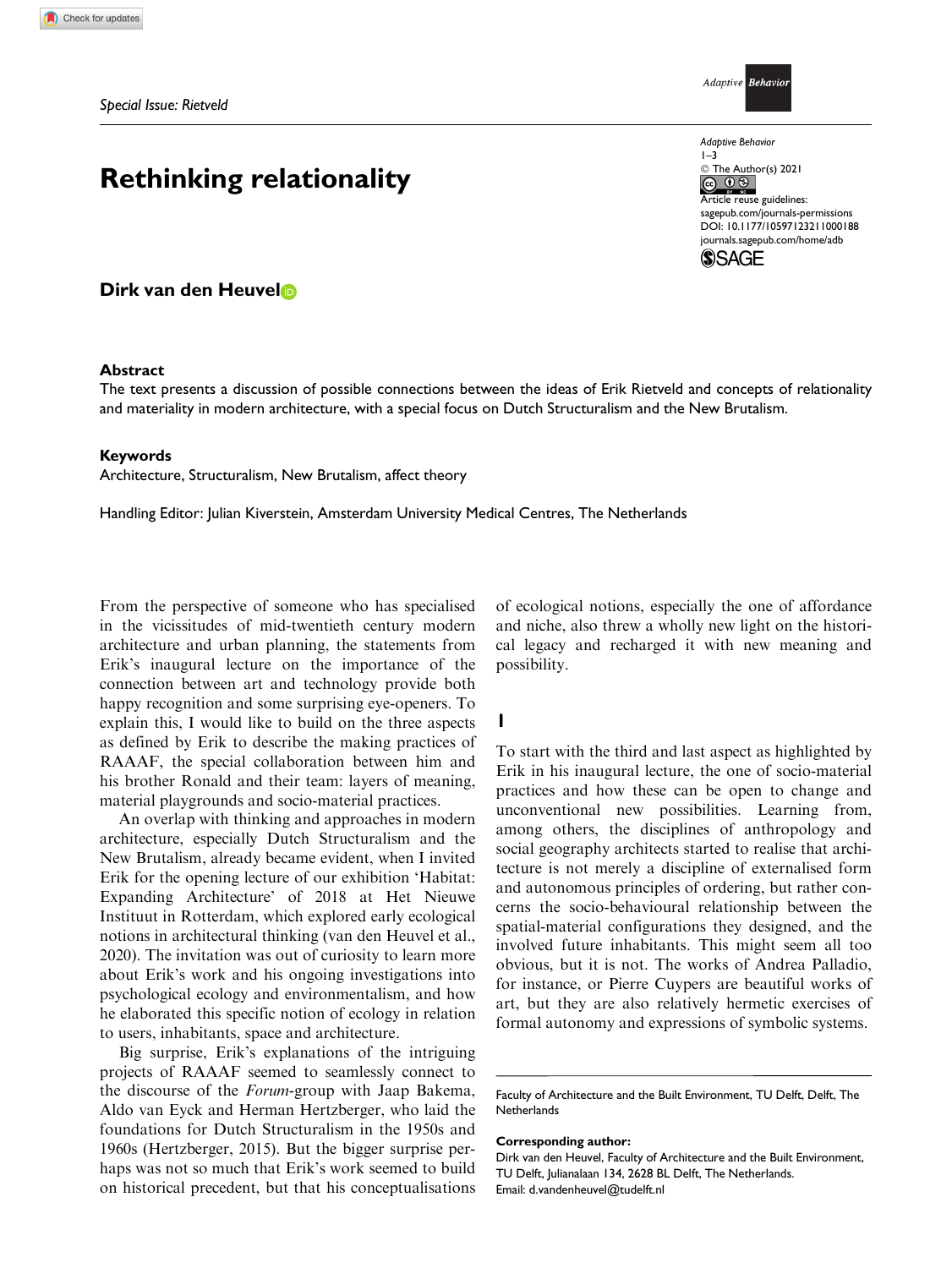

Image 1. Aldo van Eyck, playground Zaanhof, Amsterdam 1948, photo by Wim Brusse, copyrights Aldo van Eyck Archive, Loenen.

Bakema developed this idea of a socio-material relationship for architecture at the Congrés Internationaux d'Architecture Moderne (CIAM) conferences, especially the one of 1951, which was devoted to the reconstruction of the war-damaged cities of post-war Europe. Bakema's contribution was titled 'Relationship between Men and Things'. Implicitly referring to De Stijl and Piet Mondriaan he stated, 'Everyday we discover that the only thing that exists is relationships' (Bakema, 1952).

For Bakema, the 'Relationship between Men and Things' also implied the relationship between the dead and the living. He opened his 1951 talk with a reference to cemeteries and a visit to the crematorium and the poetically landscaped Woodland cemetery in Stockholm designed by Gunnar Asplund and Sigurd Lewerentz. The published text is accompanied by an image of the centre of Groningen, Bakema's hometown, heavily damaged in the final days of the Second World War (Image 1). The caption points out how the tall Martini tower of the city's main church 'signals the presence of both the quiet church yard garden and the busy town hall square'.

We often overlook that memory practices have always been part and parcel of architecture and urban planning, in active and passive ways. We probably understand our cities and landscapes almost intuitively in such terms, as an incrementally grown and layered environment of past experience that we keep transforming while we navigate it, inhabit it.

Such intriguing understanding of memory, inhabitation and reappropriation of the landscapes of the past that surround us, also comes to the fore in the projects of RAAAF that achieve a most acute articulation, particularly so in the case of the Bunker 599 monument, or the Luftschloss project in Vienna. Usually, I'd like to argue for the need to historicise the present, since our time seems so profoundly flat and ignorant of any historical perspective, but here all of a sudden is an example of the reverse, a futurising of the past.

# 2

Socio-material practices and affordances go beyond the mere functional and problem-solving. They also involve the ludic and the magical, terms from those earlier years of the 1950s and 1960s, that were used to reinvigorate everyday social practices.

This brings me to the second aspect of RAAAF's practice, the one of material playgrounds. The obvious connection is with the famous collection of Van Eyck's playgrounds for the city of Amsterdam, over 700 in total, which were realised under a scheme coordinated by Jacoba (Ko) Mulder, right hand of CIAM icon Cornelis van Eesteren. Scattered all over the city, they formed a counter city of event spaces (Lefaivre & de Roode, 2002). Assigned by the city office, they paradoxically offered playful and performative reversal of the planned public spaces of that same control machine.

The playgrounds not only served to enable children to test and grow their physical abilities, to make friends and to explore together their neighbourhood just by playing games. They also served as a tool to regenerate the urban fabric, be it the more sterile environments of the then newly built modernist spaces of the Western Garden Cities that followed the principles of the Functional City, or the ruinous historical inner city, which in the 1950s and 1960s still held slum dwellings that were abandoned by its occupants for the more hygienic and spacious new suburbs.

Erik's explanation of affordances, and his interest in how to manipulate surfaces and textures to find new sorts of behaviour and experiences made me see these playgrounds in a new light indeed. Even when their geometric language is very different, Van Eyck's playgrounds can be seen as a careful manipulation of the surfaces of city spaces, with rough and soft textures to create choreography of differences, thresholds and places for encounter.

### 3

The aspect of textures and their manipulations brings me to the third and last aspect pointed out by Erik, the layers of meaning. It is not only the site specificity of the RAAAF interventions that allow for the experience of the many different layers of meaning of the installations. The profound interest – even obsession? – for textures and their role in the creation of an ecology of niches and their affordances is equally crucial I believe. A glance at RAAAF's latest book 'The Landscape of Affordances', or the art installation at Het Hem, 'Still-Life' suffices to make this clear: coarse, and punctured, scratched, burnt, coagulated and then also industrially